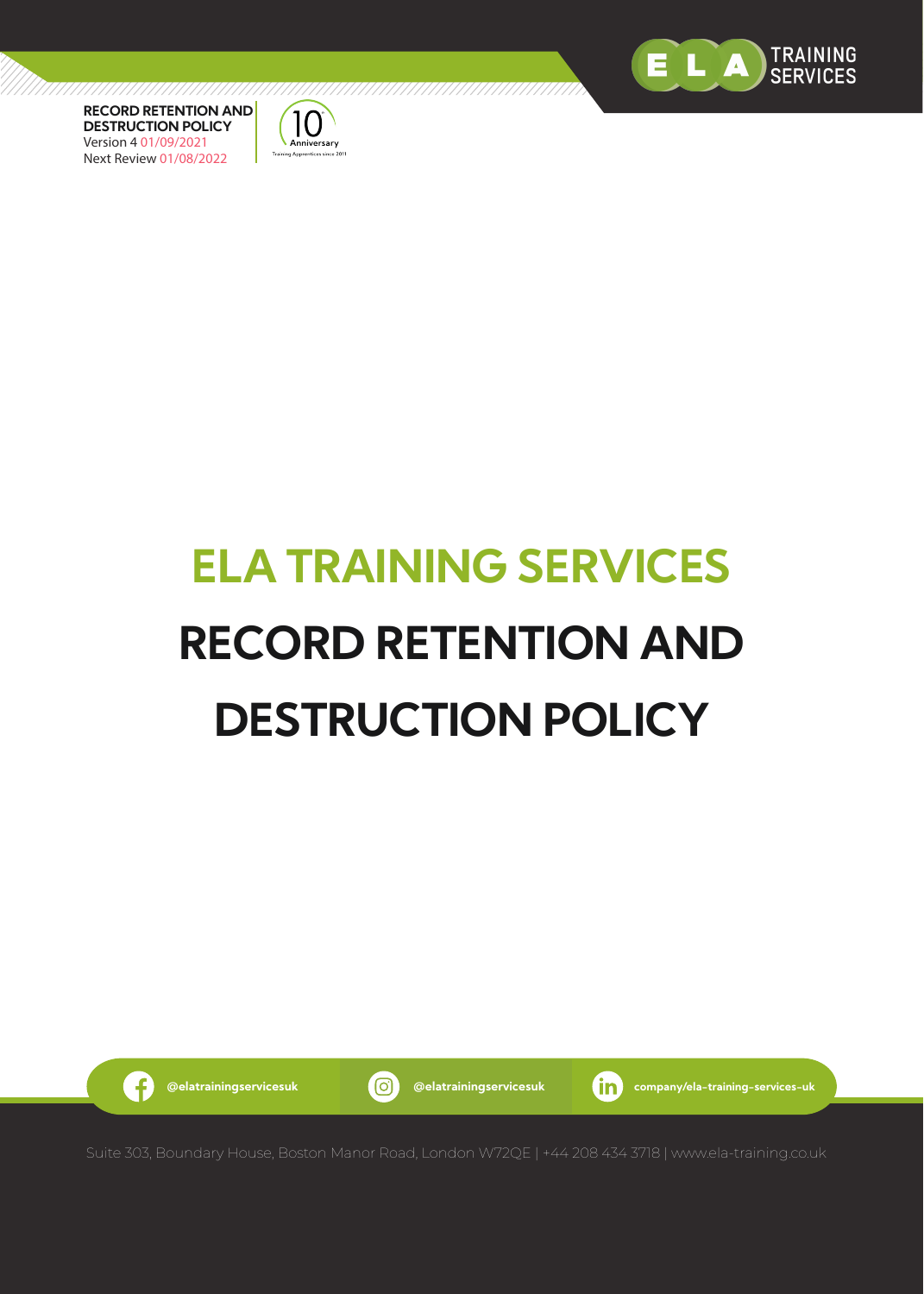



# **RECORD RETENTION AND DESTRUCTION POLICY**

# **• Purpose**

The purpose of this Policy is to ensure that necessary records and documents of the ELA Training Services are adequately protected and maintained and to ensure that records that are no longer needed by ELA Training Services or are of no value are discarded at the proper time. This Policy is also for the purpose of aiding employees of the Company in understanding their obligations in retaining electronic documents - including e-mail, Web files, text files, sound and movie files, PDF documents, and all Microsoft Office or other formatted files.

### **• Policy**

This Policy represents the ELA Training Services policy regarding the retention and disposal of records and the retention and disposal of electronic documents.

### **• Administration**

Ŧ

Attached as Appendix A is a Record Retention Schedule that is approved as the initial maintenance, retention and disposal schedule for physical records of ELA Training Services and the retention and disposal schedule of electronic documents. The Finance Officer (the "Administrator") is the officer in charge of the administration of this Policy and the implementation of processes and procedures to ensure that the Record Retention Schedule is followed. The Administrator is also authorised to: make modifications to the Record Retention Schedule from time to time to ensure that it is in compliance with local, state and federal laws and includes the appropriate document and record categories for ELA Training Services.; monitor local, state and federal laws affecting record retention; annually review the record retention and disposal program; and monitor compliance with this Policy.

# **• Suspension of Record Disposal in Event of Litigation or Claims**

In the event the Company is served with any subpoena or request for documents or any employee becomes aware of a governmental investigation or audit concerning ELA Training Services. or the commencement of any litigation against or concerning the Company, such employee shall inform the Administrator and any further disposal of documents shall be suspended until shall time as the Administrator, with the advice of counsel, determines otherwise. The Administrator shall take such steps as are necessary to promptly inform all staff of any suspension in the further disposal of documents.

**@elatrainingservicesuk @elatrainingservicesuk company/ela-training-services-uk**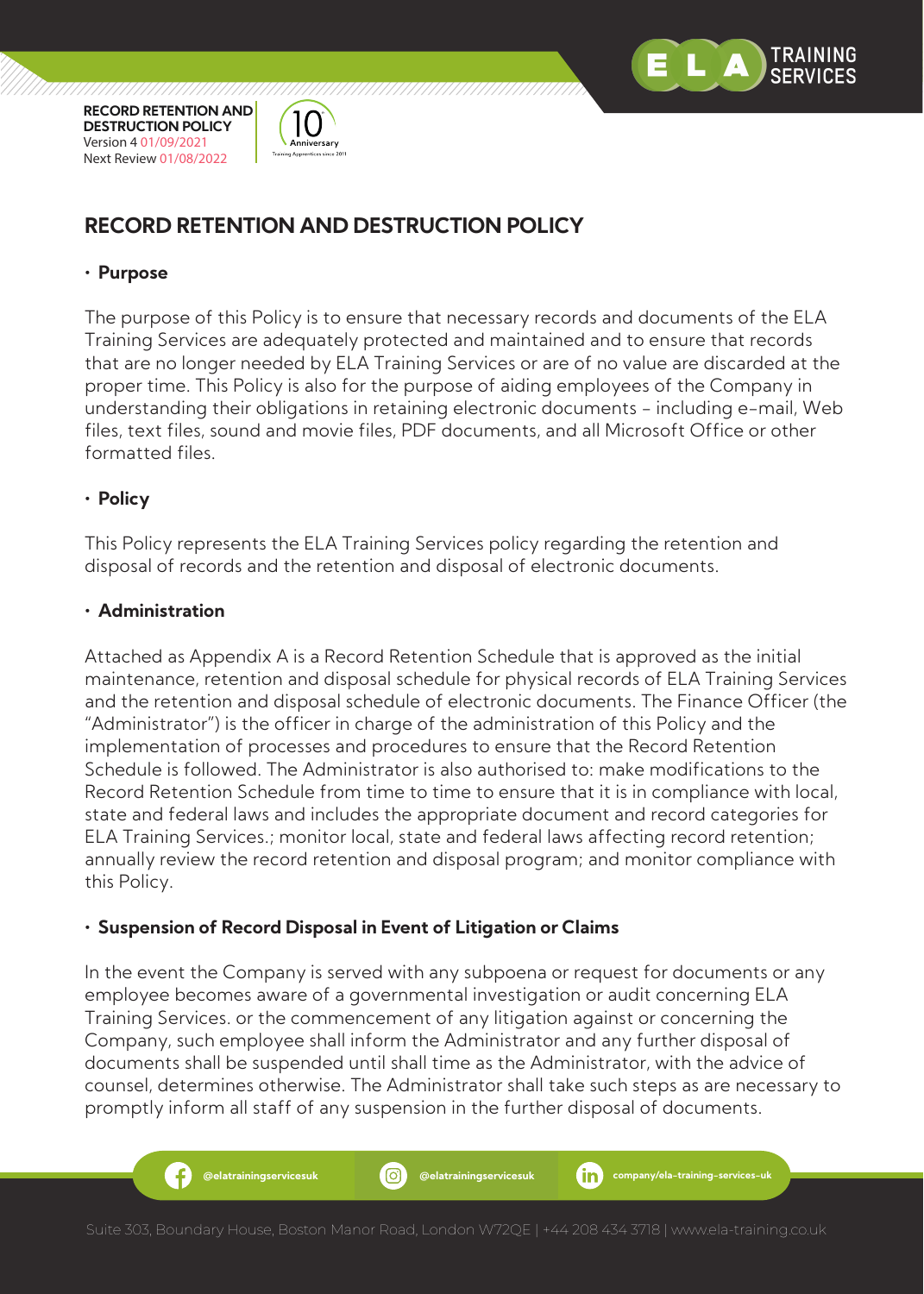

**• Applicability**

**RECORD RETENTION AND DESTRUCTION POLICY** Version 4 01/09/2021 Next Review 01/08/2022

**Inniversary Training Apprentices since 201** 

This Policy applies to all physical records generated in the course of the Company's operation, including both original documents and reproductions. It does not apply to independent contractor records as we rely upon the governing boards of third party vendors to set appropriate retention policies for their members. It also applies to the electronic documents described above.

This Policy was approved by the Board of Directors of ELA Training Services.

# **APPENDIX A - RECORD RETENTION SCHEDULE**

The Record Retention Schedule is organized as follows:

### **SECTION TOPIC**

- Accounting and Finance
- Contracts and Memorandums of Understanding
- Corporate Records
- Correspondence and Internal Memoranda
- Electronic Documents
- Legal Files and Papers
- Miscellaneous
- Personnel Records
- Property Records
- Tax Records
- Contribution Records

G

**@elatrainingservicesuk @elatrainingservicesuk company/ela-training-services-uk**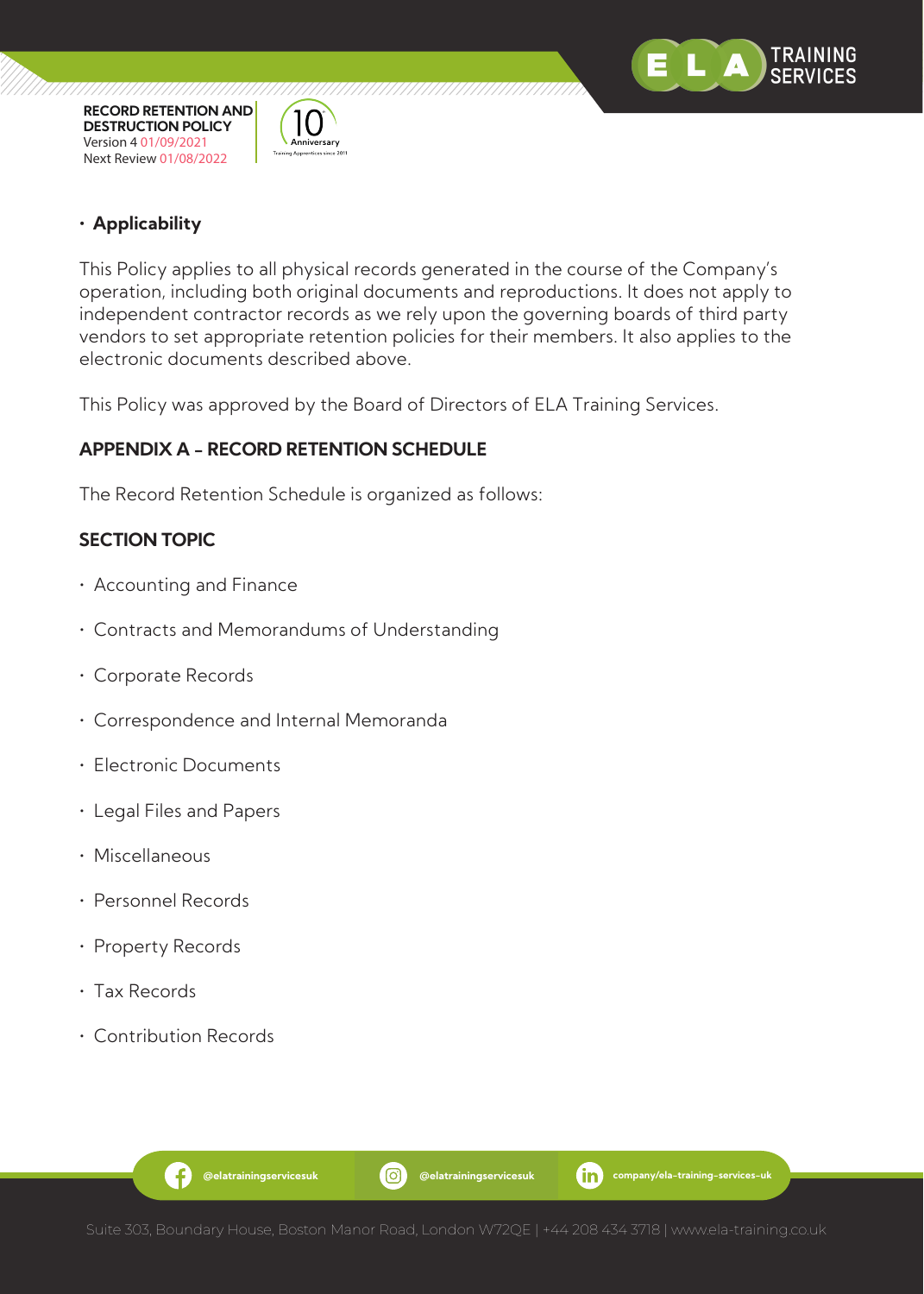



# ACCOUNTING AND FINANCE

| <b>Record Type</b>                                                                | <b>Retention Period</b>                                                   |  |
|-----------------------------------------------------------------------------------|---------------------------------------------------------------------------|--|
| Accounts Payable ledgers and schedules                                            | 7 years                                                                   |  |
| Accounts Receivable ledgers and schedules<br>Annual Audit Records, including work | 7 years Annual Audit Reports and Financial<br><b>Statements Permanent</b> |  |
| papers and other                                                                  | 7 years after completion<br>documents that relate to the                  |  |
| <b>Annual Plans and Budgets</b>                                                   | audit of audit<br>2 years                                                 |  |
| <b>Bank Statements and Canceled Checks</b>                                        | 7 years                                                                   |  |
| Employee Expense Reports                                                          | 7 years                                                                   |  |
| General Ledgers                                                                   | Permanent                                                                 |  |
| <b>Interim Financial Statements</b>                                               | 7 years                                                                   |  |
| Notes Receivable ledgers and schedules                                            | 7 years                                                                   |  |
| <b>Investment Records</b>                                                         | 7 years after sale of investment                                          |  |
| Internal Audit work papers and findings                                           | 7 years after completion                                                  |  |

# **• CONTRACTS**

Contracts and Related Correspondence (includingany proposal that resulted in the contract and all

# **Record Type Retention Period**

7 years after expiration other supportive documentation) or termination

G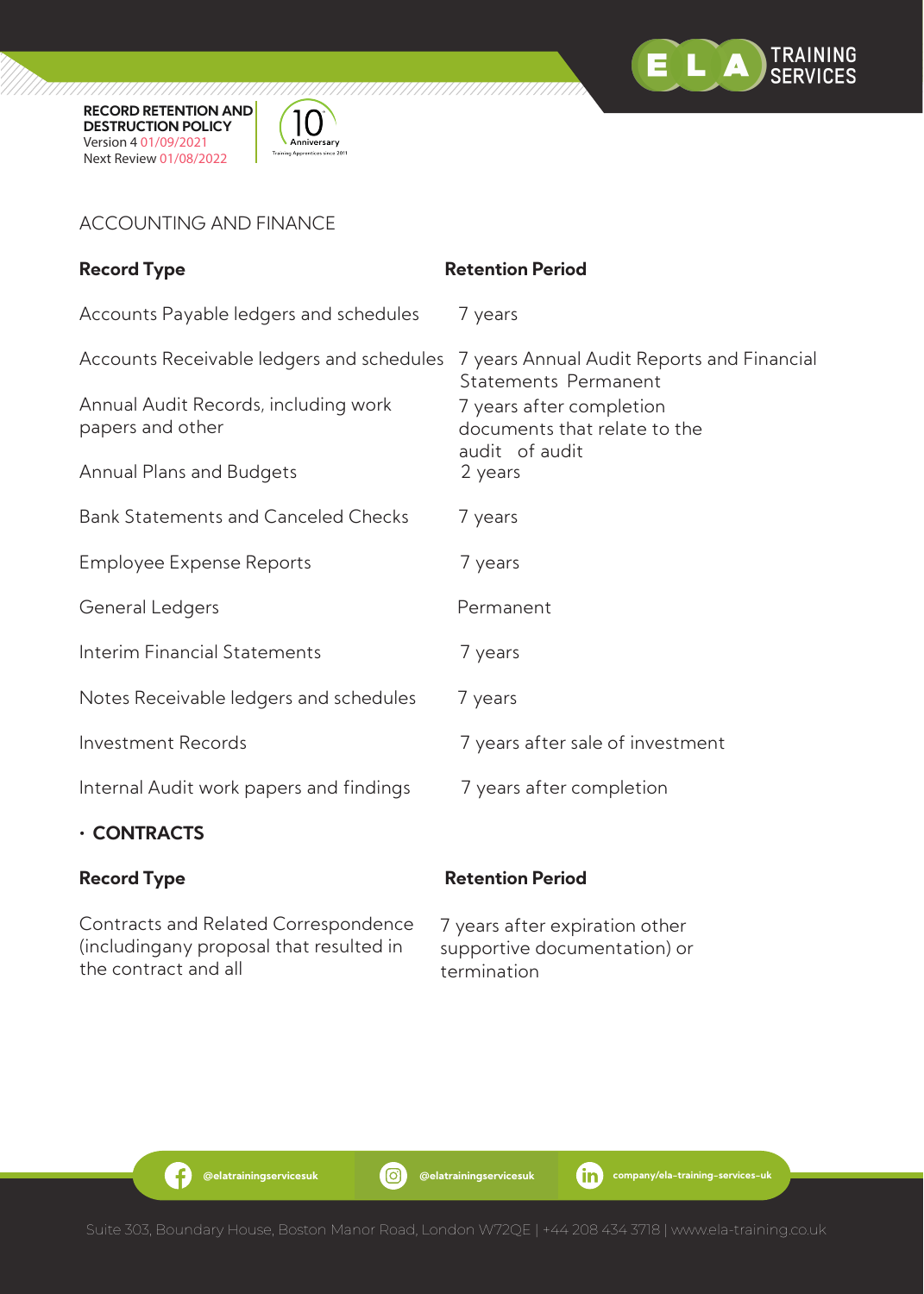



# CORPORATE RECORDS

Corporate Records (minute books, signed minutes ofthe Board and all

Licenses and Permits **Permanent** 

# Record Type **Retention Period**

committees, corporate seals, articles  $\|\cdot\|$  Permanent of incorporation, bylaws, annual corporate reports)

Memorandums of Understanding Permanent

# **• CORRESPONDENCE AND INTERNAL MEMORANDA**

**General Principle:** Most correspondence and internal memoranda should be retained for the same period as the document they pertain to or support. For instance, a letter pertaining to a particular contract would be retained as long as the contract (7 years after expiration). It is recommended that records that support a particular project be kept with the project and take on the retention time of that particular project file.

**•** Correspondence or memoranda that do not pertain to documents having a prescribed retention period should generally be discarded sooner. These may be divided into two general categories:

**•** Those pertaining to routine matters and having no significant, lasting consequences should be discarded within two years. Some examples include:

**•** Routine letters and notes that require no acknowledgment or follow-up, such as notes of appreciation, congratulations, letters of transmittal, and plans for meetings.

**•** Form letters that require no follow-up.

**•** Letters of general inquiry and replies that complete a cycle of correspondence.

**•** Letters or complaints requesting specific action that have no further value after changes are made or action taken (such as name or address change).

**•** Other letters of inconsequential subject matter or that definitely close correspondence to which no further reference will be necessary.

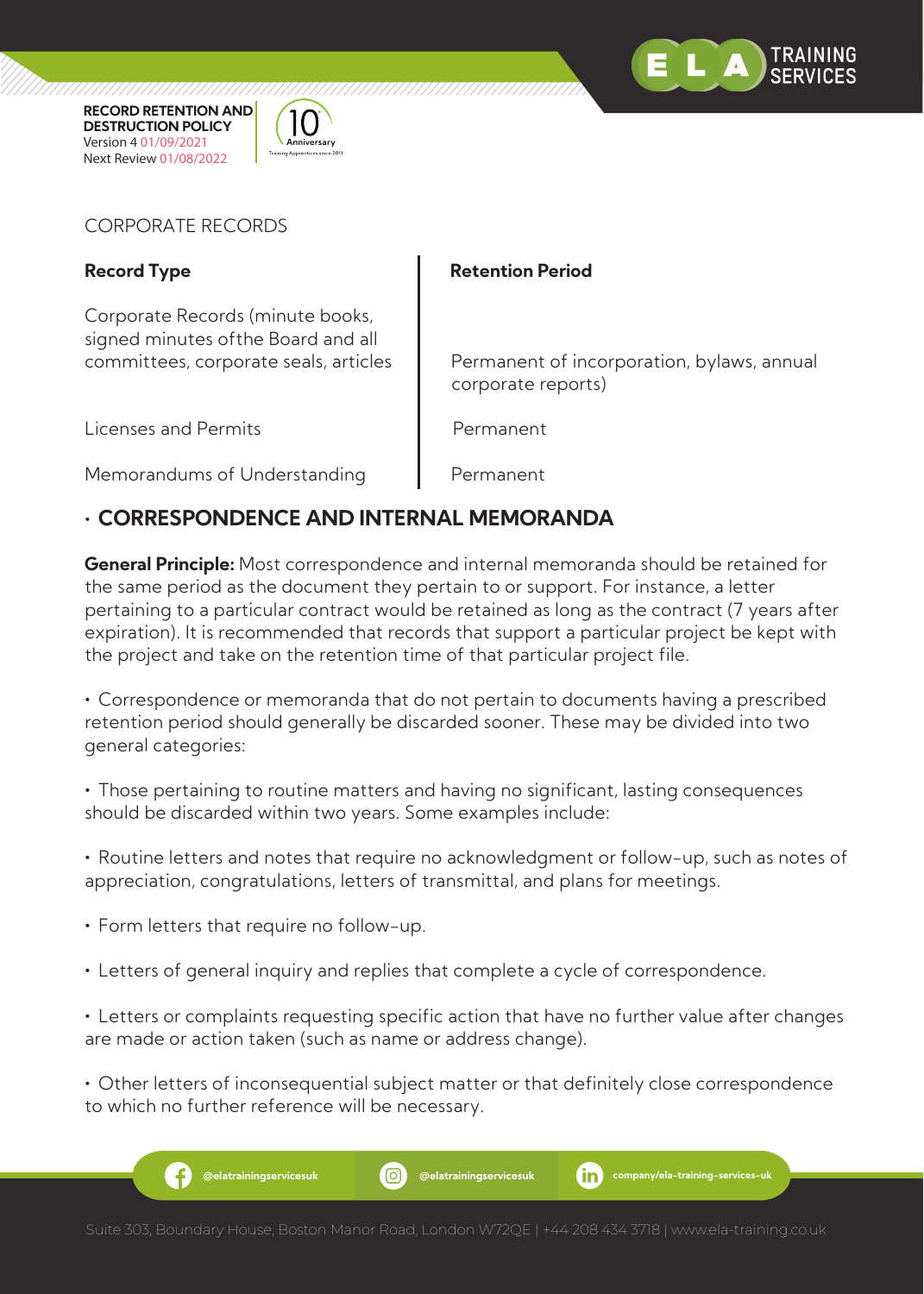



**•** Chronological correspondence files.

Please note that copies of interoffice correspondence and documents where a copy will be in the originating department file should be read and destroyed, unless that information provides reference to or direction to other documents and must be kept for project traceability.

**•** Those pertaining to non-routine matters or having significant lasting consequences should generally be retained permanently.

# **ELECTRONIC DOCUMENTS**

**Electronic Mail:** Not all email needs to be retained, depending on the subject matter.

Staff will strive to keep all but an insignificant minority of their e-mail related to business issues.

Staff will not store or transfer ELA Training Services related e-mail on non-work-related computers except as necessary or appropriate for Company purposes.

Staff will take care not to send confidential/proprietary Company information to outside sources.

Any e-mail staff deems vital to the performance of their job should be copied to the staff's thumb drive.

**Electronic Documents:** including Microsoft Office Suite and PDF files. Retention also depends on the subject matter.

**PDF documents** – The length of time that a PDF file should be retained should be based upon the content of the file and the category under the various sections of this policy. The maximum period that a PDF file should be retained is 6 years. PDF files the employee deems vital to the performance of his or her job should be printed and stored in the employee's workspace.

**Text/formatted files** - Staff will conduct annual reviews of all text/formatted files (e.g., Microsoft Word documents) and will delete all those they consider unnecessary or outdated. After five years, all text files will be deleted from the network and the staff's desktop/laptop. Text/formatted files the staff deems vital to the performance of their job should be printed and stored in the staff's workspace.

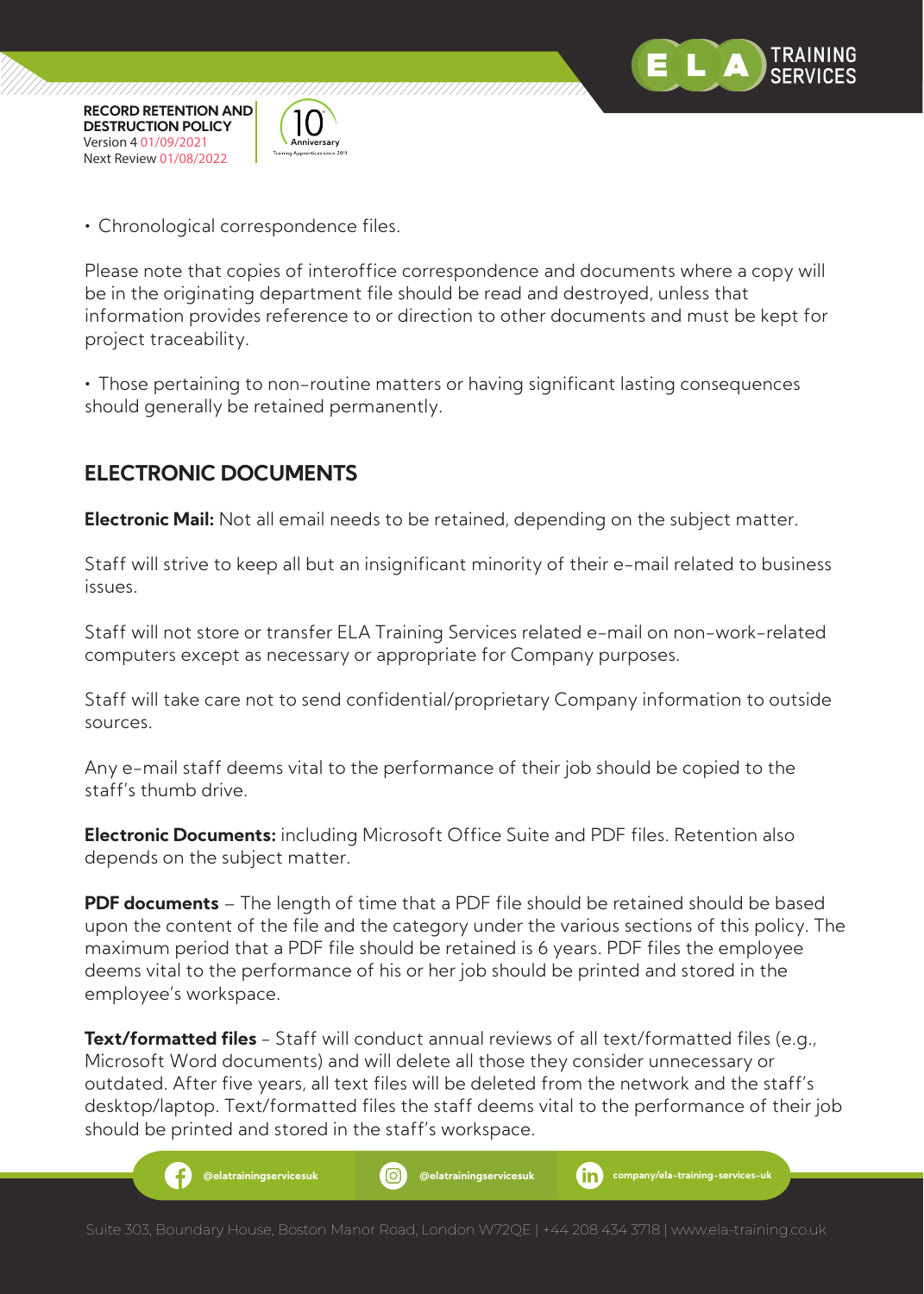



# **Web Page Files: Internet Cookies**

**All workstations:** Internet Explorer should be scheduled to delete Internet cookies once per month.

ELA Training Services does not automatically delete electronic files beyond the dates specified in this Policy. It is the responsibility of all staff to adhere to the guidelines specified in this policy.

LEGAL FILES AND PAPERS

| <b>Record Type</b>                                           | <b>Retention Period</b>                            |  |
|--------------------------------------------------------------|----------------------------------------------------|--|
| Legal Memoranda and Opinions                                 | 10 years after close of                            |  |
| (including all subject matter files)                         | matter                                             |  |
| Litigation Files                                             | 10 year after expiration                           |  |
| Court Orders                                                 | of appeals or time for filing appeals<br>Permanent |  |
| Requests for Departure from<br><b>Records Retention Plan</b> | 10 years                                           |  |
| <b>F. LEGAL FILES AND PAPERS</b>                             |                                                    |  |
| <b>Record Type</b>                                           | <b>Retention Period</b>                            |  |
| Consultant's Reports                                         | 2 years                                            |  |
| Material of Historical Value<br>(including pictures,         | Permanent publications)                            |  |
| Policy and Procedures Manuals – Original                     | Current version with revision history              |  |
| Policy and Procedures Manuals - Copies                       | Retain current version only                        |  |
| Annual Reports                                               | Permanent                                          |  |

G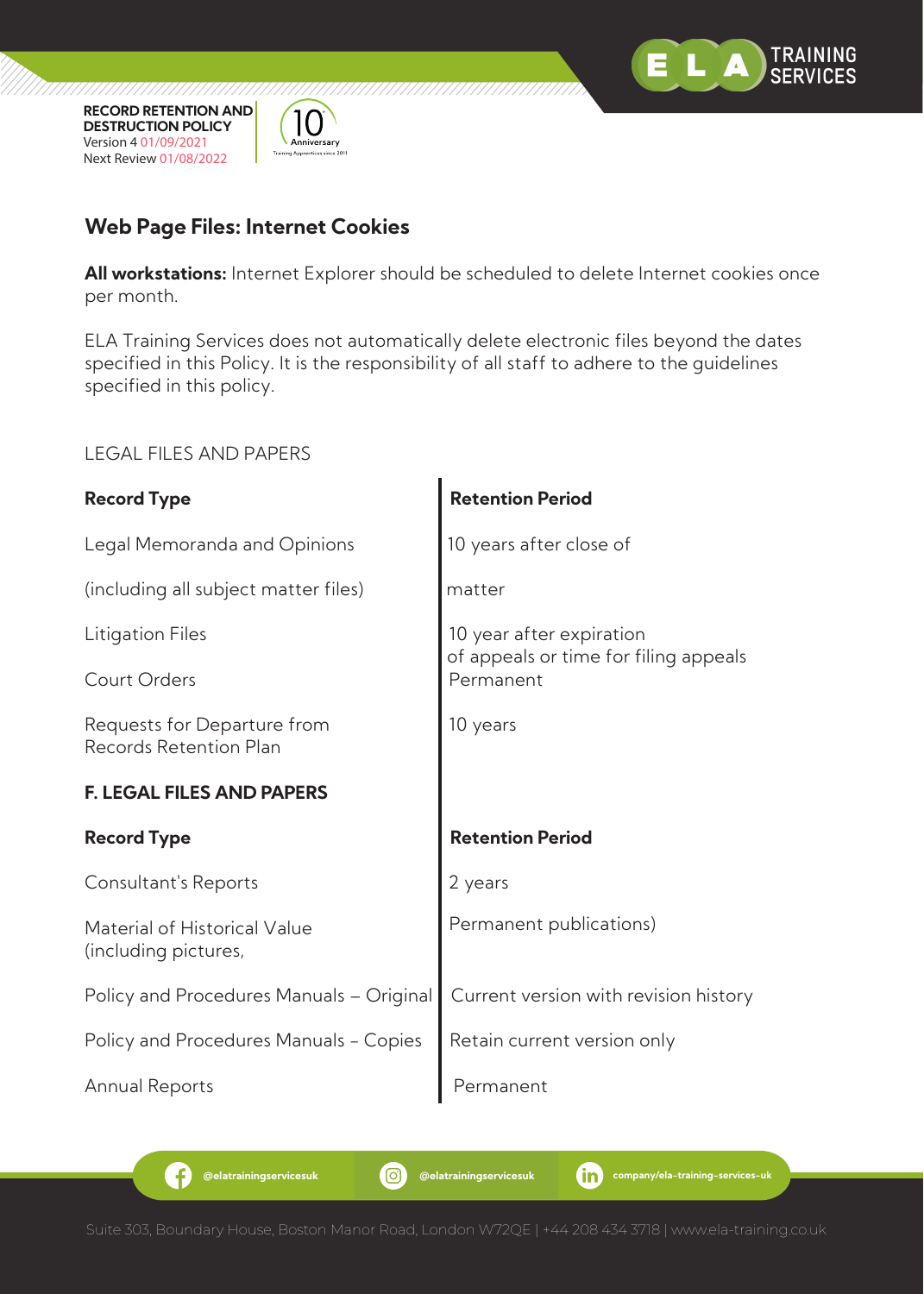



# **H. PERSONNEL RECORDS**

Employee Personnel Records (including individual attendance records, application forms, job or status change records, performance evaluations, termination

Employment Contracts – Individual

# **I. PROPERTY RECORDS**

Correspondence, Property Deeds, Assessments,Licenses, Rights of Way

Original Purchase/Sale/Lease Agreement

Property Insurance Policies

# **I. PROPERTY RECORDS**

### Record Type **Retention Period**

6 years after separation papers, withholding information, garnishments, test results, training and qualification records)

7 years after separation

# Record Type **Retention Period**

Permanent

Permanent

Permanent

**General Principle:** ELA Training Services must keep books of account or records as are sufficient to establish amount of gross income, deductions, credits, or other matters required to be shown in any such return.

These documents and records shall be kept for as long as the contents thereof may become material in the administration of federal, state, and local income, franchise, and property tax laws.